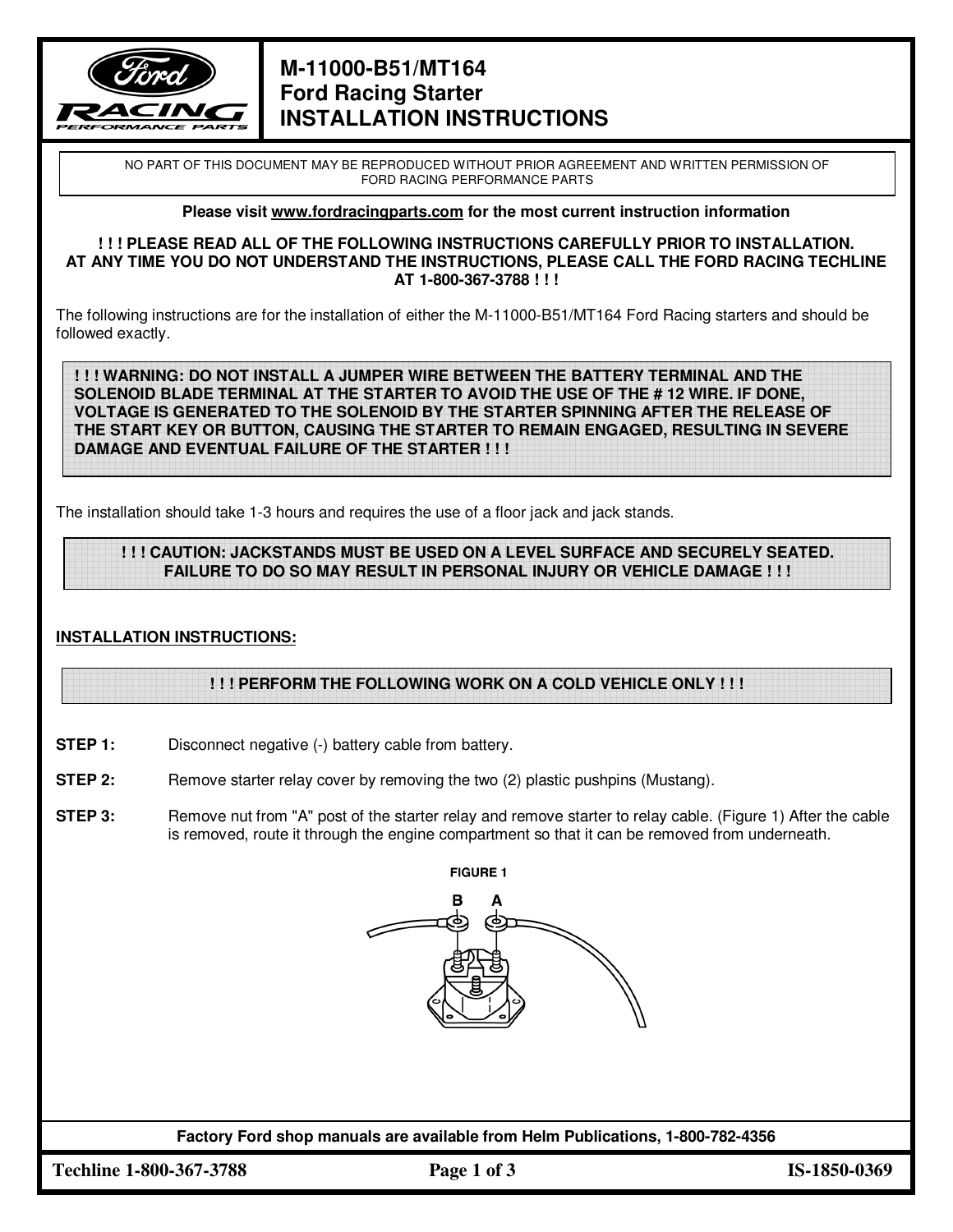

# **M-11000-B51/MT164 Ford Racing Starter INSTALLATION INSTRUCTIONS**

NO PART OF THIS DOCUMENT MAY BE REPRODUCED WITHOUT PRIOR AGREEMENT AND WRITTEN PERMISSION OF FORD RACING PERFORMANCE PARTS

- **STEP 4:** Raise the front of the vehicle with a floor jack and support it with jack stands.
- **STEP 5:** Remove the nuts that retain the two (2) starter cable mounting brackets to the engine.
- **STEP 6:** With the starter supported, remove the starter mounting bolts.
- **STEP 7:** Remove the electrical connections from the starter.
- **STEP 8:** Remove the starter from the vehicle.
- **STEP 9:** Install new cable (provided) onto the cable mounting bracket and secure with the nuts removed in step 5. **NOTE: The driver side mounting bracket is also the battery ground mounting position. Make sure that the battery ground cable is installed prior to tightening the nut.**

**NOTE: THE STARTER MUST BE SUPPORTED FOR STEPS 10 – 13 TO PREVENT DAMAGE TO THE CABLES.** 

- **STEP 10:** Fasten the large wire ring lug connector to the starter using an 8mm nut (provided). DO NOT OVERTIGHTEN. (see figure 2)
- **STEP 11:** Fasten the small wire ring lug connector to the starter using a 6mm-1.00 nut (provided). DO NOT OVERTIGHTEN. (see figure 2)
- **STEP 12:** Carefully place the starter into position. **WARNING: MAKE SURE THAT THE ELECTRICAL CONNECTORS AND STARTER CABLE DO NOT GET PINCHED OR COME INTO CONTACT WITH ANY METAL SURFACES.**
- **STEP 13:** Re-install starter mounting bolts and torque to 15-20 Ft. Lbs.
- **STEP 14:** Tie wrap the starter cable out of the way of the damper and route it through the engine compartment to the starter relay terminal.
- **STEP 15:** Remove the jack stands and lower the vehicle.
- **STEP 16:** Connect the starter cable (large black cable with red ends) to the "B" post of the starter relay (Figure 2) DO NOT OVERTIGHTEN.

**NOTE: The "B" post of the starter relay should also have the battery cable attached to it.** 

**Factory Ford shop manuals are available from Helm Publications, 1-800-782-4356** 

**Techline 1-800-367-3788 Page 2 of 3 IS-1850-0369**